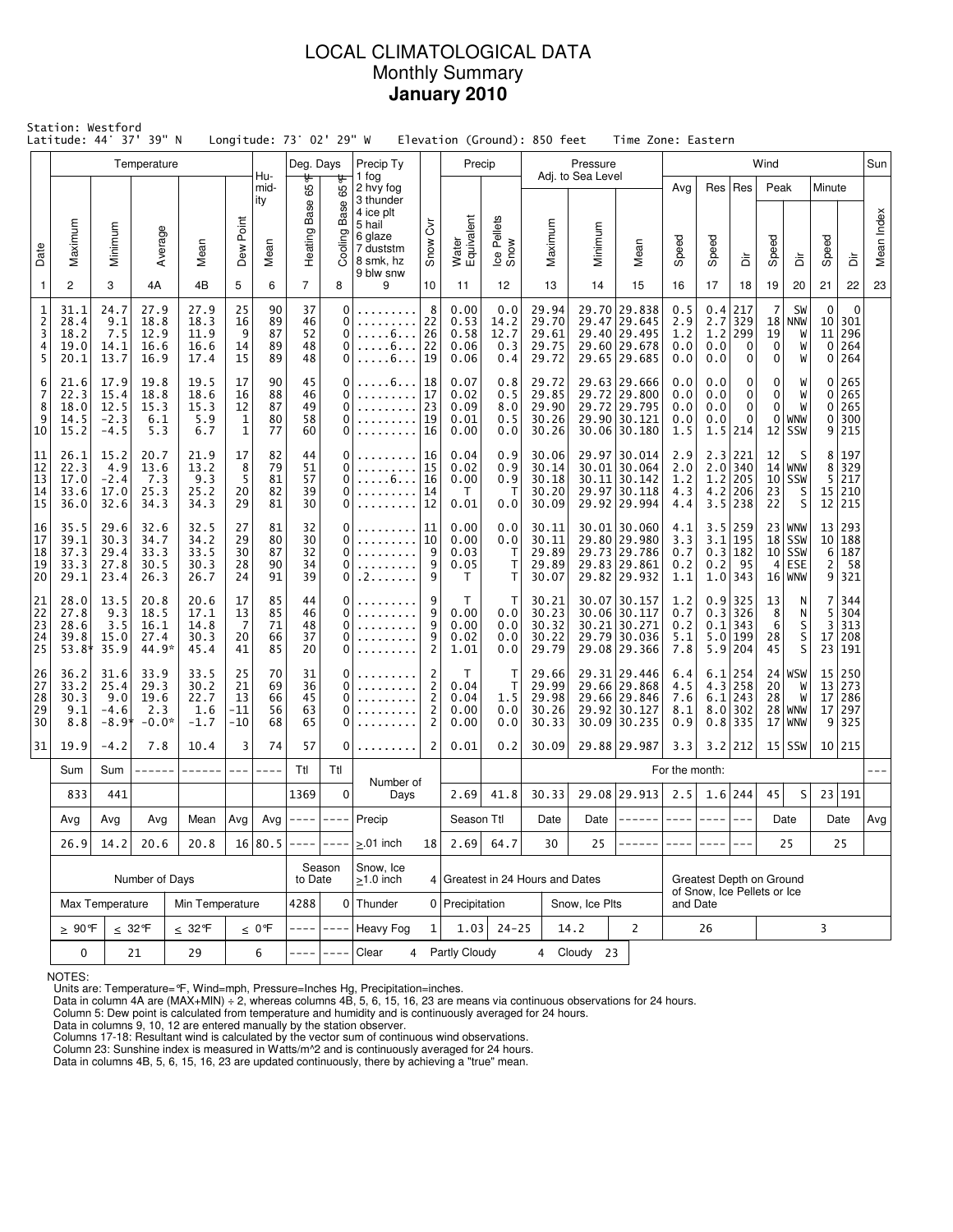# OBSERVATIONS AT 3-HOUR INTERVALS **January 2010: Westford**

| <b>Hour</b>                                                          | Sunshine      |                                                                      | Pressure                                                                  | Rainfall<br>rate                                                       | Temperature                                            | Dew Point<br>JAN 01                    | Humidity                                                                                             | Direction                                                                           | Wind<br>Speed                               | Gust | Sunshine                                                             | Pressure                                                     | Rainfall<br>rate                             | Temperature                                  | Dew Point<br><b>JAN 02</b>                                                                                                       | Humidity       | Direction                                        | Wind<br>Speed                                         | Gust | Sunshine                                                             | Pressure                                                                  | Rainfall<br>rate                                             | Temperature                                                                 | Dew Point<br><b>JAN 03</b>                                                | Humidity                                                   | Direction                                                                            | Wind<br>Speed                                                |
|----------------------------------------------------------------------|---------------|----------------------------------------------------------------------|---------------------------------------------------------------------------|------------------------------------------------------------------------|--------------------------------------------------------|----------------------------------------|------------------------------------------------------------------------------------------------------|-------------------------------------------------------------------------------------|---------------------------------------------|------|----------------------------------------------------------------------|--------------------------------------------------------------|----------------------------------------------|----------------------------------------------|----------------------------------------------------------------------------------------------------------------------------------|----------------|--------------------------------------------------|-------------------------------------------------------|------|----------------------------------------------------------------------|---------------------------------------------------------------------------|--------------------------------------------------------------|-----------------------------------------------------------------------------|---------------------------------------------------------------------------|------------------------------------------------------------|--------------------------------------------------------------------------------------|--------------------------------------------------------------|
| 29.93<br>29.91<br>29.89<br>29.88<br>29.82<br>29.81<br>29.78<br>29.73 |               |                                                                      | 0.00<br>0.00<br>0.00<br>0.00<br>0.00<br>0.00<br>0.00<br>0.00              | 25<br>25<br>25<br>28<br>31<br>31<br>29<br>29                           | 23<br>23<br>23<br>25<br>28<br>28<br>27<br>27           | 91<br>91<br>87<br>88<br>92<br>93       | 91 00<br>00<br>00<br>$90$ 22<br>20<br>00<br>00<br>00                                                 | 0<br>0<br>0<br>4<br>$\mathbf{1}$<br>0<br>0<br>0                                     | 0<br>0<br>0<br>7<br>4<br>0<br>0<br>0        |      | 29.68<br>29.68<br>29.67<br>29.68<br>29.65<br>29.66<br>29.63<br>29.55 | 0.00<br>0.00<br>0.00<br>0.00<br>0.00<br>0.00<br>0.00<br>0.00 | 28<br>25<br>23<br>21<br>18<br>14<br>12<br>10 | 26<br>23<br>21<br>18<br>14<br>11<br>9<br>6   | 93 00<br>91 00<br>91 31<br>90 00<br>86 33<br>86<br>87<br>86                                                                      | 33<br>33<br>29 | 1<br>1<br>3<br>$\frac{2}{4}$<br>4<br>5<br>9      | 5<br>4<br>9<br>5<br>12<br>13<br>15<br>15              |      | 29.45<br>29.42<br>29.42<br>29.45<br>29.47<br>29.53<br>29.59<br>29.60 | 0.00<br>0.00<br>0.00<br>0.00<br>0.00<br>0.00<br>0.00<br>0.00              | 10<br>8<br>8<br>10<br>13<br>14<br>14<br>17                   | 6<br>$\begin{array}{c} 4 \\ 5 \\ 7 \end{array}$<br>10<br>11<br>11<br>14     | 86<br>86<br>87<br>88<br>88 21<br>89                                       | 86 <sub>1</sub> 33<br>31<br>29<br>86 08<br>21<br>21<br> 19 | 4<br>$\frac{5}{0}$<br>0<br>0<br>0<br>0<br>0                                          | $\begin{bmatrix} 12 \\ 11 \\ 0 \\ 1 \\ 0 \\ 0 \end{bmatrix}$ |
|                                                                      |               |                                                                      |                                                                           | <b>JAN 04</b>                                                          |                                                        |                                        |                                                                                                      |                                                                                     |                                             |      |                                                                      |                                                              | <b>JAN 05</b>                                |                                              |                                                                                                                                  |                |                                                  |                                                       |      |                                                                      |                                                                           | <b>JAN 06</b>                                                |                                                                             |                                                                           |                                                            |                                                                                      |                                                              |
| 01<br>04<br>07<br>10<br>13<br>16<br>19<br>22                         |               | 29.61<br>29.63<br>29.65<br>29.69<br>29.66<br>29.70<br>29.73<br>29.74 | 0.00<br>0.00<br>0.00<br>0.00<br>0.00<br>0.00<br>0.00<br>0.00              | 19<br>18<br>16<br>17<br>18<br>16<br>15<br>14                           | 17<br>16<br>13<br>14<br>16<br>14<br>13<br>11           | 89<br>88                               | $\begin{array}{c c} 90 & 26 \\ 90 & 26 \end{array}$<br>26<br>26                                      | 0<br>0<br>0<br>0<br>0<br>0<br>0<br>0                                                | 0<br>0<br>0<br>0<br>0<br>0<br>0<br>0        |      | 29.71<br>29.71<br>29.71<br>29.71<br>29.66<br>29.66<br>29.67<br>29.66 | 0.00<br>0.00<br>0.00<br>0.00<br>0.00<br>0.00<br>0.00<br>0.00 | 14<br>14<br>14<br>18<br>19<br>20<br>20<br>19 | 11<br>11<br>11<br>15<br>17<br>17<br>17<br>16 | 88 26<br>88 26<br>88 26<br>89 26<br>90 26<br>90 26<br>90 26<br>90 26                                                             |                | 0<br>0<br>0<br>0<br>0<br>0<br>0<br>0             | 0<br>0<br>0<br>0<br>0<br>0<br>0<br>0                  |      | 29.64<br>29.65<br>29.66<br>29.67<br>29.65<br>29.65<br>29.68<br>29.71 | 0.00<br>0.00<br>0.00<br>0.00<br>0.00<br>0.00<br>0.00<br>0.00              | 19<br>19<br>20<br>20<br>21<br>20<br>19<br>18                 | $\begin{array}{c} 17 \\ 17 \end{array}$<br>17<br>18<br>18<br>18<br>16<br>15 | 90 <sub>1</sub> 26<br>90<br>90 26<br>90<br>89<br>89 26<br>89              | 26<br>26<br>26<br> 26<br>89 26                             | 0<br>0<br>0<br>0<br>0<br>0<br>0<br>0                                                 |                                                              |
|                                                                      | <b>JAN 07</b> |                                                                      |                                                                           |                                                                        |                                                        |                                        |                                                                                                      |                                                                                     |                                             |      |                                                                      | <b>JAN 08</b>                                                |                                              |                                              |                                                                                                                                  |                |                                                  |                                                       |      |                                                                      | <b>JAN 09</b>                                                             |                                                              |                                                                             |                                                                           |                                                            |                                                                                      |                                                              |
| 01<br>04<br>07<br>10<br>13<br>16<br>19<br>22                         |               | 29.72<br>29.76<br>29.80<br>29.82<br>29.80<br>29.81<br>29.84<br>29.83 | 0.00<br>0.00<br>0.00<br>0.00<br>0.00<br>0.00<br>0.00<br>0.00              | 18<br>19<br>18<br>20<br>21<br>19<br>18<br>16                           | 15<br>16<br>16<br>17<br>18<br>16<br>15<br>13           | 89<br>$90\,$<br>88                     | 89,26<br>26<br>26<br>$\begin{array}{c} 87 \\ 87 \\ 26 \\ 87 \\ 26 \\ 126 \end{array}$<br>87 26<br>26 | 0<br>0<br>0<br>0<br>0<br>0<br>0<br>0                                                | 0<br>0<br>0<br>0<br>0<br>0<br>0<br>0        |      | 29.81<br>29.79<br>29.78<br>29.76<br>29.73<br>29.76<br>29.83<br>29.88 | 0.00<br>0.00<br>0.00<br>0.00<br>0.00<br>0.00<br>0.00<br>0.00 | 15<br>15<br>14<br>16<br>17<br>16<br>14<br>14 | 12<br>12<br>11<br>13<br>13<br>13<br>11<br>11 | 88 <sub>1</sub> 26<br>88 26<br>88 26<br>86 26<br>85 26<br>87<br>88<br>88 31                                                      | 33<br>33       | 0<br>0<br>0<br>0<br>0<br>0<br>0<br>0             | 0<br>0<br>0<br>0<br>0<br>0<br>0<br>0                  |      | 29.91<br>29.99<br>30.07<br>30.14<br>30.13<br>30.18<br>30.22<br>30.25 | 0.00<br>0.00<br>0.00<br>0.00<br>0.00<br>0.00<br>0.00<br>0.00              | 14<br>10<br>2<br>7<br>9<br>5<br>$\mathsf{2}$<br>$\mathbf{1}$ | 11<br>$\boldsymbol{6}$<br>-1<br>1<br>$\frac{2}{-1}$<br>$-3$<br>$-4$         | 87, 32<br>84<br>84<br>77<br>72<br>75<br>78<br>80                          | 34<br>27<br>33<br>33<br>00<br>02<br>06                     | 0<br>0<br>0<br>0<br>0<br>0<br>0<br>0                                                 |                                                              |
|                                                                      |               |                                                                      |                                                                           | JAN 10                                                                 |                                                        |                                        |                                                                                                      |                                                                                     |                                             |      |                                                                      |                                                              | JAN 11                                       |                                              |                                                                                                                                  |                |                                                  |                                                       |      |                                                                      |                                                                           | JAN 12                                                       |                                                                             |                                                                           |                                                            |                                                                                      |                                                              |
| 01<br>04<br>07<br>10<br>13<br>16<br>19<br>22                         |               | 30.24<br>30.24<br>30.25<br>30.25<br>30.18<br>30.12<br>30.11<br>30.08 | 0.00<br>0.00<br>0.00<br>0.00<br>0.00<br>0.00<br>0.00<br>0.00              | $-2$<br>$-3$<br>$\mathbf{1}$<br>$\overline{7}$<br>11<br>12<br>12<br>14 | -5<br>$-7$<br>-3<br>$\overline{c}$<br>4<br>4<br>4<br>7 | 83<br>83<br>78<br>74<br>70<br>69<br>74 | 83,03<br>05<br>08<br>19<br>20<br>20<br>21<br>20                                                      | 0<br>0<br>0<br>0<br>0<br>0<br>6<br>10<br>6                                          | 0<br>0<br>0<br>0<br>0<br>0<br>9             |      | 30.05<br>30.03<br>30.02<br>30.01<br>29.98<br>29.98<br>30.02<br>30.03 | 0.00<br>0.00<br>0.00<br>0.00<br>0.00<br>0.00<br>0.00<br>0.00 | 16<br>18<br>20<br>22<br>25<br>25<br>25<br>23 | 11<br>13<br>15<br>16<br>20<br>21<br>20<br>20 | 79,21<br>81 20<br>81 19<br>78 20<br>$\begin{array}{c} 81 \\ 85 \\ 23 \end{array}$<br>84<br>87                                    | 31<br>32       | 4<br>5<br>4<br>4<br>3<br>2<br>1<br>3             | 8<br>12<br>7<br>8<br>7<br>6<br>3<br>6                 |      | 30.01<br>30.04<br>30.05<br>30.08<br>30.04<br>30.05<br>30.09<br>30.13 | 0.00<br>0.00<br>0.00<br>0.00<br>0.00<br>0.00<br>0.00<br>0.00              | 21<br>18<br>15<br>15<br>14<br>13<br>8<br>8                   | 18<br>13<br>10<br>10<br>8<br>$\boldsymbol{6}$<br>3<br>0                     | 88 <sub>1</sub> 00<br>81<br>83 00<br>82<br>77<br>75<br>78<br>72           | 02<br>34<br>33<br>33<br>31<br>31                           | 1<br>$\bf{0}$<br>1<br>3<br>4<br>4<br>3<br>3                                          |                                                              |
|                                                                      |               |                                                                      |                                                                           | JAN 13                                                                 |                                                        |                                        |                                                                                                      |                                                                                     |                                             |      |                                                                      |                                                              | <b>JAN 14</b>                                |                                              |                                                                                                                                  |                |                                                  |                                                       |      |                                                                      |                                                                           | <b>JAN 15</b>                                                |                                                                             |                                                                           |                                                            |                                                                                      |                                                              |
| 01<br>04<br>07<br>10<br>13<br>16<br>19<br>22                         |               | 30.12<br>30.15<br>30.16<br>30.18<br>30.12<br>30.11<br>30.13<br>30.14 | 0.00<br>0.00<br>0.00<br>0.00<br>0.00<br>0.00<br>0.00<br>0.00              | 5<br>$^{\rm -1}$<br>$-2$<br>10<br>14<br>14<br>15<br>16                 | $-1$<br>$-6$<br>$-6$<br>2<br>8<br>11<br>12<br>13       | 78                                     | 03<br>82 04<br>83 08<br>67 21<br>78 21<br>85 21<br>86 21<br>87 19                                    | $_0^0$<br>$\Omega$<br>2<br>0<br>0<br>4<br>3                                         | 2<br>0<br>$\Omega$<br>5<br>5<br>3<br>6<br>8 |      | 30.16<br>30.17<br>30.19<br>30.19<br>30.12<br>30.07<br>30.05<br>30.01 | 0.00<br>0.00<br>0.00<br>0.00<br>0.00<br>0.00<br>0.00<br>0.00 | 18<br>18<br>20<br>24<br>29<br>29<br>29<br>32 | 14<br>15<br>16<br>20<br>24<br>23<br>22<br>24 | 87 <sub>1</sub> 22<br>88<br>87 21<br>$\begin{array}{c c} 83 & 19 \\ 82 & 21 \\ 78 & 21 \\ -2 & 21 \end{array}$<br>77 21<br>71 20 | $\vert$ 19     | 1<br>0<br>$\mathbf{1}$<br>4<br>3<br>10<br>7<br>8 | 4<br>0<br>$\overline{4}$<br>10<br>9<br>19<br>17<br>17 |      | 29.95<br>29.93<br>29.95<br>29.98<br>29.95<br>30.02<br>30.07<br>30.08 | 0.00<br>0.00<br>0.00<br>0.00<br>0.00<br>0.00<br>0.00<br>0.00              | 34<br>34<br>34<br>35<br>35<br>35<br>34<br>33                 | 26<br>27<br>27<br>32<br>32<br>32<br>28<br>28                                | $72 \mid 20$<br>75<br>77<br>87 23<br>87 24<br>88 32<br>80 31<br>82 30     | 22<br>21                                                   | $\begin{array}{c} 6 \\ 7 \end{array}$<br>4<br>$\frac{2}{2}$<br>3<br>6<br>$\mathbf 1$ | 14<br>13                                                     |
|                                                                      |               |                                                                      |                                                                           | JAN 16                                                                 |                                                        |                                        |                                                                                                      |                                                                                     |                                             |      |                                                                      |                                                              | JAN 17                                       |                                              |                                                                                                                                  |                |                                                  |                                                       |      |                                                                      |                                                                           | JAN 18                                                       |                                                                             |                                                                           |                                                            |                                                                                      |                                                              |
| 01<br>04<br>07<br>10<br>13<br>16<br>19<br>22                         |               | 30.06<br>30.03<br>30.02<br>30.08<br>30.03<br>30.06<br>30.10<br>30.11 | 0.00 <sub>1</sub><br>0.00<br>0.00<br>0.00<br>0.00<br>0.00<br>0.00<br>0.00 | 33<br>30<br>30<br>33<br>35<br>34<br>33<br>33                           | 28<br>26<br>26<br>28<br>28<br>28<br>28<br>28           | 83 21                                  | 81,26<br>85 21<br>80 24<br>76 29<br>80 29<br>84 28<br>82 28                                          | 11<br>3<br>$\overline{7}$<br>13<br>6<br>12<br>4<br>5<br>11<br>$\mathbf 1$<br>2<br>3 | 8<br>7<br>5<br>7                            |      | 30.09<br>30.09<br>30.08<br>30.05<br>29.93<br>29.92<br>29.88<br>29.85 | 0.00<br>0.00<br>0.00<br>0.00<br>0.00<br>0.00<br>0.00<br>0.00 | 32<br>31<br>31<br>34<br>39<br>36<br>35<br>35 | 28<br>28<br>28<br>29<br>30<br>28<br>28<br>30 | 84 <sub>1</sub> 23<br>88 19<br>90 19<br>80 20<br>70 18<br>72 18<br>76 20<br>81 18                                                |                | 2<br>2<br>0<br>5<br>7<br>5<br>2<br>6             | 5<br>4<br>2<br>11<br>12<br>11<br>9<br>13              |      | 29.77<br>29.73<br>29.76<br>29.79<br>29.75<br>29.77<br>29.82<br>29.88 | 0.00 <sub>1</sub><br>0.00<br>0.00<br>0.00<br>0.00<br>0.00<br>0.00<br>0.00 | 35<br>33<br>32<br>34<br>37<br>36<br>33<br>30                 | 29<br>29<br>29<br>31<br>32<br>31<br>31<br>28                                | $76_{1}19$<br>87 20<br>90 13<br>87 34<br>83 21<br>84 21<br>91 21<br>92 02 |                                                            | 3<br>0<br>$\mathbf 1$<br>0<br>0<br>0<br>0<br>1                                       |                                                              |

# MAXIMUM SHORT DURATION PRECIPITATION

| Time Period (minutes) |      | 10   | 15   | 20   | 30   | 45   | 60   | 80   | 100  | 120  | 150  | 180  |
|-----------------------|------|------|------|------|------|------|------|------|------|------|------|------|
| Precipitation         | 0.04 | 0.06 | 0.08 | 0.10 | 0.14 | 0.20 | 0.27 | 0.33 | 0.37 | 0.40 | 0.48 | 0.60 |
| Ended: Date           | 25   | 25   | 25   | 25   | 25   | 25   | 25   | 25   | 25   | 25   | 25   | 25   |
| Ended: Time           | 1326 | 1326 | 1326 | 1330 | 1534 | 1548 | 1605 | 1608 | 1608 | 1611 | 1608 | 1611 |

The precipitation amounts may occur at any time during the month. The time indicated is the ending time of the interval. Date and time are not entered for trace amounts.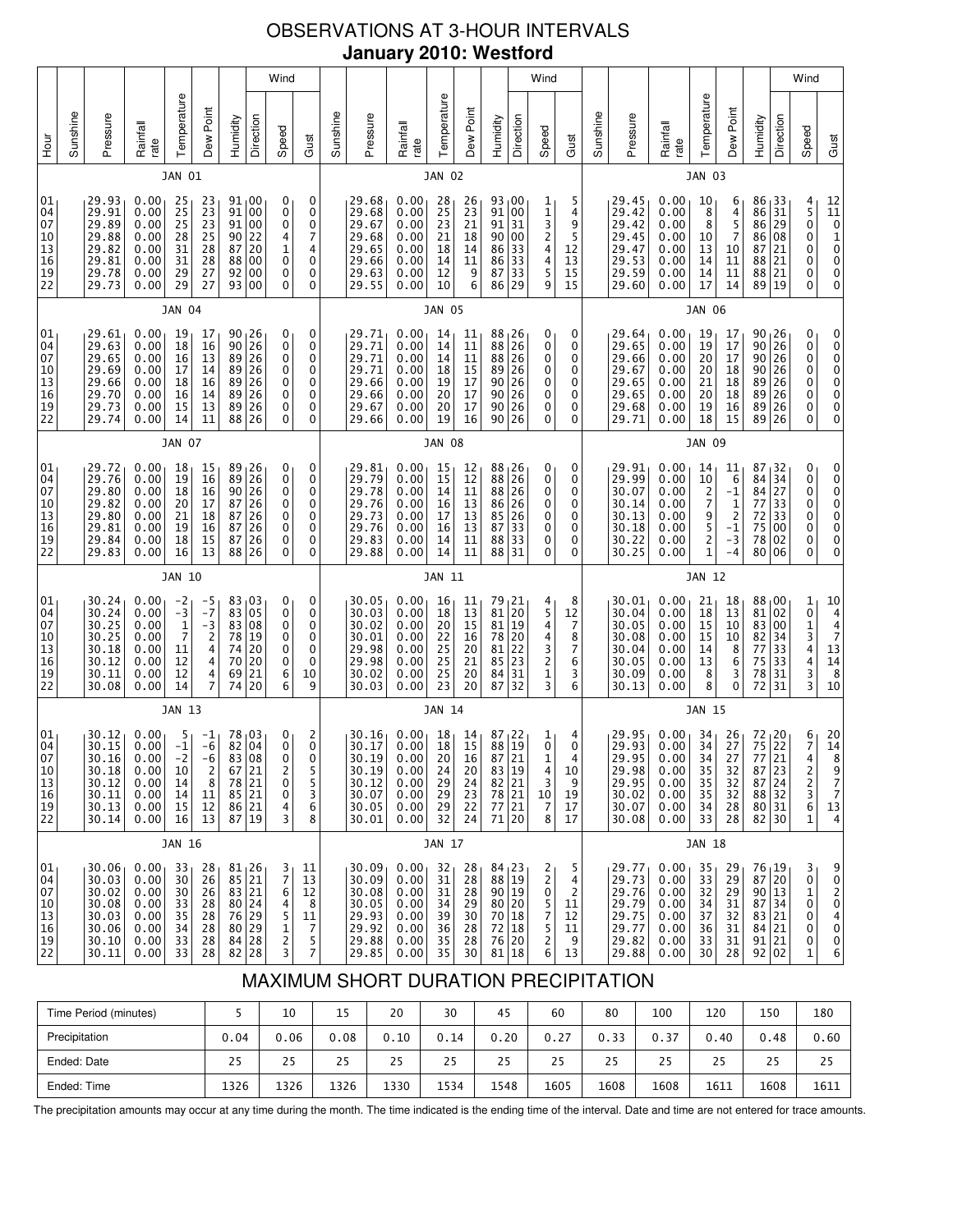# OBSERVATIONS AT 3-HOUR INTERVALS **January 2010: Westford**

|                                              |               |                                                                      |                                                              |                                                       |                                                             |                                           |                                                                                | Wind                                                                                     |                                                                                           |               |                                                                      |                                                              |                                                     |                                                                                               |                                                                |                                                                                    | Wind                                                                     |                                              |          |                                                                      |                                                              |                                                                 |                                                                  |                                                              |                                                                             | Wind                                                                                     |                                                                                                             |
|----------------------------------------------|---------------|----------------------------------------------------------------------|--------------------------------------------------------------|-------------------------------------------------------|-------------------------------------------------------------|-------------------------------------------|--------------------------------------------------------------------------------|------------------------------------------------------------------------------------------|-------------------------------------------------------------------------------------------|---------------|----------------------------------------------------------------------|--------------------------------------------------------------|-----------------------------------------------------|-----------------------------------------------------------------------------------------------|----------------------------------------------------------------|------------------------------------------------------------------------------------|--------------------------------------------------------------------------|----------------------------------------------|----------|----------------------------------------------------------------------|--------------------------------------------------------------|-----------------------------------------------------------------|------------------------------------------------------------------|--------------------------------------------------------------|-----------------------------------------------------------------------------|------------------------------------------------------------------------------------------|-------------------------------------------------------------------------------------------------------------|
| тон<br>Н                                     | Sunshine      | Pressure                                                             | Rainfall<br>rate                                             | Temperature                                           | Dew Point                                                   | Humidity                                  | Direction                                                                      | Speed<br>Gust                                                                            |                                                                                           | Sunshine      | Pressure                                                             | Rainfall<br>rate                                             | Temperature                                         | Dew Point                                                                                     | Humidity                                                       | Direction                                                                          | Speed                                                                    | Gust                                         | Sunshine | Pressure                                                             | Rainfall<br>rate                                             | Temperature                                                     | Dew Point                                                        | Humidity                                                     | Direction                                                                   | Speed                                                                                    | Gust                                                                                                        |
|                                              |               |                                                                      |                                                              | JAN 19                                                |                                                             |                                           |                                                                                |                                                                                          |                                                                                           |               |                                                                      |                                                              | <b>JAN 20</b>                                       |                                                                                               |                                                                |                                                                                    |                                                                          |                                              |          |                                                                      |                                                              | <b>JAN 21</b>                                                   |                                                                  |                                                              |                                                                             |                                                                                          |                                                                                                             |
| 01<br>04<br>07<br>10<br>13<br>16<br>19<br>22 |               | 29.88<br>29.88<br>29.87<br>29.89<br>29.85<br>29.84<br>29.83<br>29.84 | 0.00<br>0.00<br>0.00<br>0.00<br>0.00<br>0.00<br>0.00<br>0.00 | 29<br>30<br>29<br>31<br>32<br>33<br>30<br>28          | 27<br>28<br>27<br>28<br>29<br>29<br>27<br>26                | 92<br>$\overline{92}$<br>90<br>87         | 92 07<br>15<br>18<br>18<br>04<br>86 04<br>90 04<br>92 04                       | 0<br>0<br>0<br>0<br>1<br>0<br>0<br>0                                                     | 3<br>4<br>$\mathbf 0$<br>1<br>4<br>$\mathbf 1$<br>0<br>0                                  |               | 29.82<br>29.84<br>29.88<br>29.91<br>29.90<br>29.97<br>30.02<br>30.06 | 0.00<br>0.00<br>0.00<br>0.00<br>0.00<br>0.00<br>0.00<br>0.00 | 28<br>25<br>24<br>27<br>29<br>28<br>27<br>28        | 26<br>$\begin{array}{c} 23 \\ 22 \end{array}$<br>25<br>27<br>25<br>24<br>25                   | 92   04<br>92<br>$\overline{93}$<br>93<br>93<br>90<br>89<br>90 | 04<br>04<br>01<br>33<br>35<br>04<br>29                                             | 0<br>0<br>0<br>2<br>$\frac{3}{3}$<br>0<br>3                              | 0<br>0<br>0<br>5<br>9<br>12<br>5             |          | 30.08<br>30.13<br>30.18<br>30.20<br>30.20<br>30.19<br>30.17<br>30.11 | 0.00<br>0.00<br>0.00<br>0.00<br>0.00<br>0.00<br>0.00<br>0.00 | 24<br>21<br>19<br>21<br>25<br>25<br>17<br>15                    | 21<br>17<br>17<br>18<br>19<br>18<br>14<br>12                     | $87 + 32$<br>86<br>90<br>88<br>78<br>75<br>88<br>88 17       | 34<br>31<br>31<br>04<br>05<br>06                                            | $\begin{array}{c} 2 \\ 2 \\ 5 \end{array}$<br>$\mathbf 1$<br>$\mathbf{1}$<br>0<br>0<br>0 | 65834320                                                                                                    |
|                                              |               |                                                                      |                                                              | <b>JAN 22</b>                                         |                                                             |                                           |                                                                                |                                                                                          |                                                                                           |               |                                                                      |                                                              | <b>JAN 23</b>                                       |                                                                                               |                                                                |                                                                                    |                                                                          |                                              |          |                                                                      |                                                              | <b>JAN 24</b>                                                   |                                                                  |                                                              |                                                                             |                                                                                          |                                                                                                             |
| 01<br>04<br>07<br>10<br>13<br>16<br>19<br>22 |               | 30.11<br>30.11<br>30.08<br>30.11<br>30.06<br>30.10<br>30.16<br>30.20 | 0.00<br>0.00<br>0.00<br>0.00<br>0.00<br>0.00<br>0.00<br>0.00 | 17<br>14<br>11<br>21<br>27<br>23<br>15<br>14          | 14<br>11<br>8<br>19<br>21<br>17<br>12<br>11                 | 89<br>88<br>87<br>77<br>77<br>86<br>88    | $\frac{21}{21}$<br>08<br>89 04<br>01<br>33<br>35<br>01                         | 2<br>$\mathbf 0$<br>0<br>$\frac{1}{1}$<br>$\mathbf 1$<br>$\pmb{0}$<br>0                  | $\begin{smallmatrix}5\\0\end{smallmatrix}$<br>$\mathbf 1$<br>$\frac{2}{7}$<br>4<br>0<br>0 |               | 30.22<br>30.26<br>30.31<br>30.32<br>30.27<br>30.28<br>30.28<br>30.24 | 0.00<br>0.00<br>0.00<br>0.00<br>0.00<br>0.00<br>0.00<br>0.00 | 11<br>8<br>4<br>16<br>25<br>27<br>16<br>15          | $\begin{array}{c} 8 \\ 5 \end{array}$<br>$\mathbf 0$<br>12<br>9<br>$\boldsymbol{7}$<br>8<br>6 | 88<br>87<br>85<br>83<br>49<br>43<br>68<br>67                   | ⊥02<br>02<br>02<br>02<br>35<br>03<br>03<br>16                                      | 0<br>0<br>0<br>0<br>0<br>0<br>0<br>0                                     | 0<br>0<br>0<br>2<br>3<br>0<br>0<br>1         |          | 30.18<br>30.18<br>30.12<br>30.09<br>30.00<br>29.98<br>29.93<br>29.88 | 0.00<br>0.00<br>0.00<br>0.00<br>0.00<br>0.00<br>0.00<br>0.00 | 17<br>16<br>28<br>32<br>36<br>37<br>37<br>38                    | 10<br>10<br>11<br>13<br>19<br>28<br>29<br>33                     | 74,09<br>75<br>50<br>45<br>51<br>71<br>71<br>83              | 11<br>20<br>18<br>20<br>20<br>16<br>18                                      | 0<br>0<br>5<br>9<br>13<br>6<br>5<br>4                                                    | $\begin{smallmatrix}0\1\end{smallmatrix}$<br>$\begin{array}{c} 12 \\ 17 \\ 26 \\ 20 \\ 10 \\ 8 \end{array}$ |
|                                              | <b>JAN 25</b> |                                                                      |                                                              |                                                       |                                                             |                                           |                                                                                |                                                                                          |                                                                                           | <b>JAN 26</b> |                                                                      |                                                              |                                                     |                                                                                               |                                                                |                                                                                    |                                                                          |                                              |          |                                                                      | <b>JAN 27</b>                                                |                                                                 |                                                                  |                                                              |                                                                             |                                                                                          |                                                                                                             |
| 01<br>04<br>07<br>10<br>13<br>16<br>19<br>22 |               | 29.76<br>29.65<br>29.53<br>29.36<br>29.13<br>29.11<br>29.18<br>29.29 | 0.00<br>0.00<br>0.00<br>0.00<br>0.00<br>0.32<br>0.00<br>0.00 | 41<br>45<br>46<br>49<br>54<br>48<br>45<br>38          | 38<br>40<br>40<br>43<br>46<br>46<br>43<br>34                | 82<br>80<br>74<br>94<br>83 27             | 89 19<br>84 18<br>17<br>19<br>19<br>18<br>$94$ 23                              | 7<br>14<br>7<br>12<br>$\overline{7}$<br>19<br>35<br>14<br>32<br>13<br>5<br>3<br>10<br>18 | 9<br>$\overline{7}$                                                                       |               | 29.33<br>29.34<br>29.37<br>29.40<br>29.40<br>29.48<br>29.57<br>29.63 | 0.00<br>0.00<br>0.00<br>0.00<br>0.00<br>0.00<br>0.00<br>0.00 | 35<br>33<br>33<br>33<br>34<br>34<br>33<br>32        | 25<br>22<br>23<br>25<br>26<br>27<br>25<br>25                                                  | 68, 31<br>65<br>66<br>72<br>$72\,$<br>75<br>70<br>73           | 28<br>22<br>21<br>$\begin{array}{c} 24 \\ 24 \end{array}$<br>$\overline{25}$<br>26 | 6<br>4<br>3<br>6<br>$\begin{array}{c} 4 \\ 6 \end{array}$<br>10<br>10    | 12<br>11<br>6<br>11<br>10<br>13<br>20<br>18  |          | 29.68<br>29.75<br>29.80<br>29.89<br>29.90<br>29.92<br>29.97<br>29.98 | 0.00<br>0.00<br>0.00<br>0.00<br>0.00<br>0.00<br>0.00<br>0.00 | 30<br>31<br>32<br>31<br>30<br>31<br>30<br>28                    | 26<br>25<br>23<br>20<br>20<br>20<br>21<br>16                     | $85 + 23$<br>78 25<br>71<br>63 26<br>66<br>62<br>71<br>59 26 | 26<br>27<br>25<br>24                                                        | 4<br>4<br>6<br>10<br>$\frac{4}{2}$<br>6<br>4                                             | 8<br>14<br>17<br>17<br>$\begin{array}{c} 9 \\ 4 \end{array}$<br>12<br>9                                     |
|                                              |               |                                                                      |                                                              | <b>JAN 28</b>                                         |                                                             |                                           |                                                                                |                                                                                          |                                                                                           |               |                                                                      |                                                              | <b>JAN 29</b>                                       |                                                                                               |                                                                |                                                                                    |                                                                          |                                              |          |                                                                      |                                                              | <b>JAN 30</b>                                                   |                                                                  |                                                              |                                                                             |                                                                                          |                                                                                                             |
| 01<br>04<br>07<br>10<br>13<br>16<br>19<br>22 |               | 29.98<br>29.93<br>29.88<br>29.82<br>29.68<br>29.71<br>29.85<br>29.90 | 0.00<br>0.00<br>0.00<br>0.00<br>0.00<br>0.00<br>0.00<br>0.00 | 26<br>26<br>25<br>28<br>29<br>24<br>16<br>11          | 12<br>$\overline{15}$<br>16<br>19<br>22<br>20<br>7<br>$-6$  | 56<br>64<br>67<br>74<br>87<br>67<br>46    | $\begin{array}{c} 24 \\ 20 \end{array}$<br>69 19<br>19<br>20<br>30<br>26<br>26 | $\frac{4}{3}$<br>12<br>12<br>4<br>11<br>19<br>11<br>10<br>21<br>4<br>6<br>16<br>13<br>25 | 9                                                                                         |               | 29.95<br>30.02<br>30.09<br>30.16<br>30.10<br>30.16<br>30.23<br>30.26 | 0.00<br>0.00<br>0.00<br>0.00<br>0.00<br>0.00<br>0.00<br>0.00 | 7<br>4<br>$\mathbf{1}$<br>2<br>4<br>3<br>-1<br>$-4$ | $-3$<br>-6<br>$-9$<br>$-12$<br>$-12$<br>$-13$<br>$-15$<br>$-15$                               | 63<br>62<br>62<br>52<br>47<br>46<br>50<br>58                   | $\begin{array}{c} 29 \\ 29 \end{array}$<br>30<br>30<br>30<br>30<br>31<br>30        | $\begin{array}{c} 13 \\ 9 \end{array}$<br>5<br>12<br>11<br>12<br>10<br>6 | 20<br>19<br>11<br>18<br>25<br>19<br>21<br>10 |          | 30.25<br>30.28<br>30.29<br>30.32<br>30.25<br>30.20<br>30.18<br>30.12 | 0.00<br>0.00<br>0.00<br>0.00<br>0.00<br>0.00<br>0.00<br>0.00 | -5<br>$-7$<br>-9<br>$-2$<br>5<br>$\overline{7}$<br>$-1$<br>$-3$ | $-13$<br>$-14$<br>$-14$<br>$-11$<br>$-7$<br>$-5$<br>$-8$<br>$-9$ | 68<br>68<br>75<br>64<br>58<br>56<br>72<br>75                 | $\begin{array}{c} 33 \\ 33 \end{array}$<br>03<br>11<br>31<br>06<br>05<br>05 | 6<br>$\overline{2}$<br>$\mathbf 0$<br>0<br>1<br>0<br>0<br>0                              | $\begin{array}{c} 15 \\ 13 \end{array}$<br>0<br>2<br>6<br>3<br>0<br>0                                       |
|                                              |               |                                                                      |                                                              | JAN 31                                                |                                                             |                                           |                                                                                |                                                                                          |                                                                                           |               |                                                                      |                                                              |                                                     |                                                                                               |                                                                |                                                                                    |                                                                          |                                              |          |                                                                      |                                                              |                                                                 |                                                                  |                                                              |                                                                             |                                                                                          |                                                                                                             |
| 01<br>04<br>07<br>10<br>13<br>16<br>19<br>22 |               | 30.07<br>30.04<br>30.05<br>30.04<br>29.95<br>29.93<br>29.93<br>29.90 | 0.00<br>0.00<br>0.00<br>0.00<br>0.00<br>0.00<br>0.00<br>0.00 | $-4$<br>$-3$<br>$\frac{3}{7}$<br>17<br>19<br>19<br>20 | -9<br>$-7$<br>$-3$<br>$\overline{2}$<br>6<br>11<br>11<br>12 | 80 05<br>77<br>78<br>62<br>70<br>70<br>71 | 79 05<br>20<br>$\overline{21}$<br>20<br>21<br>22<br>21                         | 0<br>$\pmb{0}$<br>3<br>5<br>6<br>$\begin{array}{c} 4 \\ 2 \\ 5 \end{array}$<br>11        | 0<br>0<br>6<br>11<br>9<br>8<br>5                                                          |               |                                                                      |                                                              |                                                     |                                                                                               |                                                                |                                                                                    |                                                                          |                                              |          |                                                                      |                                                              |                                                                 |                                                                  |                                                              |                                                                             |                                                                                          |                                                                                                             |

### NOTES:

Units are: Temperature=°F, Wind=mph, Pressure=Inches Hg, Precipitation=inches.

Wind Direction: Directions are those from which the wind is blowing, indicated in tens of degrees<br>from true north: i.e., 09 for East, 18 for South, 27 for West, and 00 or 36 for North.<br>Wind Speed: The observed one-minute a

Wind Gust: The maximum instantaneous wind speed for the 10-minute period preceding the observation Rainfall Rate: The instantaneous rainfall rate at the time of observation, calculated by timing

consecutive 0.01" pulses from the electronic rain gauge and interpolating this rate for one hour.

# WEATHER NOTES SUMMARY BY HOUR

|    |                                              |          |                                                                              | Averages                                     |                                              |                                              |                                                      | Resultant                                    | Wind                                                 |
|----|----------------------------------------------|----------|------------------------------------------------------------------------------|----------------------------------------------|----------------------------------------------|----------------------------------------------|------------------------------------------------------|----------------------------------------------|------------------------------------------------------|
| n. | Hour                                         | Sunshine | Pressure                                                                     | Temperature                                  | Dew Point                                    | Humidity                                     | Wind Speed                                           | Direction                                    | Speed                                                |
|    | 01<br>04<br>07<br>10<br>13<br>16<br>19<br>22 |          | 29.911<br>29.914<br>29.922<br>29.933<br>29.882<br>29.894<br>29.922<br>29.924 | 20<br>18<br>18<br>22<br>24<br>23<br>21<br>20 | 15<br>14<br>14<br>16<br>18<br>17<br>16<br>15 | 83<br>83<br>82<br>80<br>76<br>78<br>81<br>80 | 2.3<br>1.9<br>1.9<br>3.3<br>3.2<br>2.3<br>2.5<br>3.2 | 26<br>24<br>23<br>23<br>24<br>26<br>26<br>26 | 1.3<br>1.2<br>1.3<br>2.2<br>1.9<br>1.3<br>1.7<br>2.3 |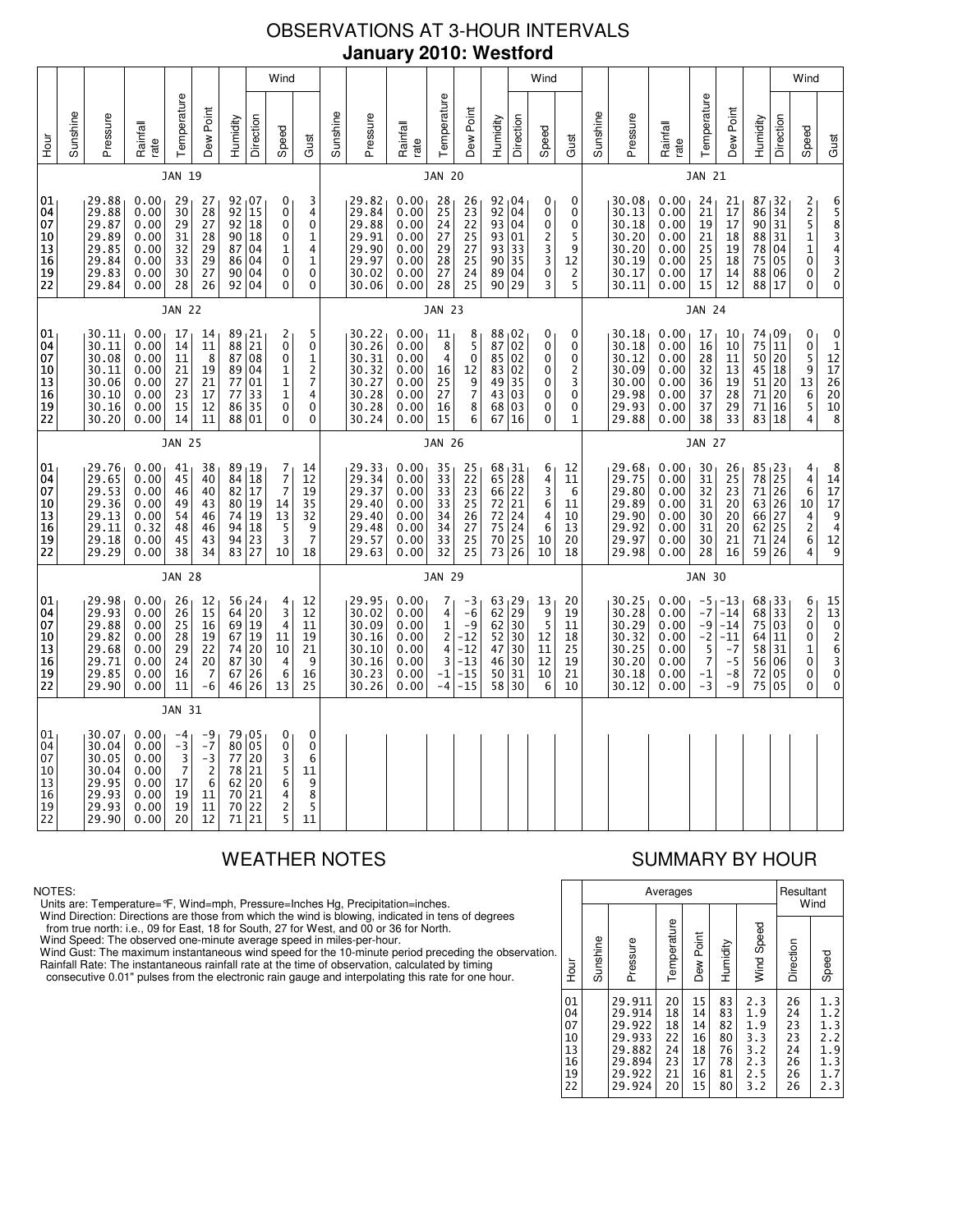# HOURLY PRECIPITATION (Water Equivalent) **January 2010: Westford**

| Date                             |                                                                   | A.M. Hour Ending at |    |    |    |    |    |                                                                                                                                                                                                                                                                                                |    |    |    |      |    |    |    | P.M. Hour Ending at |                                                          |    |    |    |    |    |    |                                                                   |                                                           |  |  |  |  |
|----------------------------------|-------------------------------------------------------------------|---------------------|----|----|----|----|----|------------------------------------------------------------------------------------------------------------------------------------------------------------------------------------------------------------------------------------------------------------------------------------------------|----|----|----|------|----|----|----|---------------------|----------------------------------------------------------|----|----|----|----|----|----|-------------------------------------------------------------------|-----------------------------------------------------------|--|--|--|--|
|                                  | 01                                                                | 02                  | 03 | 04 | 05 | 06 | 07 | 08                                                                                                                                                                                                                                                                                             | 09 | 10 | 11 | 12   | 01 | 02 | 03 | 04                  | 05                                                       | 06 | 07 | 08 | 09 | 10 | 11 | 12                                                                | Date                                                      |  |  |  |  |
| 01<br>02<br>03<br>04<br>05       |                                                                   |                     |    |    |    |    |    |                                                                                                                                                                                                                                                                                                |    |    |    |      |    |    |    |                     |                                                          |    |    |    |    |    |    |                                                                   | 01<br>02<br>03<br>04<br>04<br>05                          |  |  |  |  |
| 06<br>07<br>08<br>09<br>10       |                                                                   |                     |    |    |    |    |    |                                                                                                                                                                                                                                                                                                |    |    |    |      |    |    |    |                     |                                                          |    |    |    |    |    |    |                                                                   | 06<br>07<br>08<br>09<br>09<br>10                          |  |  |  |  |
|                                  | $\begin{array}{c} 11 \\ 12 \\ 13 \\ 14 \\ 15 \end{array} 0.04$    |                     |    |    |    |    |    |                                                                                                                                                                                                                                                                                                |    |    |    |      |    |    |    |                     |                                                          |    |    |    |    |    |    |                                                                   | $\begin{array}{c} 11 \\ 12 \\ 13 \\ 14 \\ 15 \end{array}$ |  |  |  |  |
| 16<br>17<br>18<br>19<br>19<br>20 |                                                                   |                     |    |    |    |    |    |                                                                                                                                                                                                                                                                                                |    |    |    |      |    |    |    |                     |                                                          |    |    |    |    |    |    |                                                                   | 16<br>17<br>18<br>19<br>19<br>20                          |  |  |  |  |
|                                  | $\begin{array}{c} 21 \\ 22 \\ 23 \\ 24 \\ 25 \\ 0.02 \end{array}$ |                     |    |    |    |    |    | 0.01                                                                                                                                                                                                                                                                                           |    |    |    | 0.01 |    |    |    |                     | $0.18 \mid 0.11 \mid 0.25 \mid 0.12 \mid 0.16 \mid 0.15$ |    |    |    |    |    |    | $\begin{array}{c} 21 \\ 22 \\ 23 \\ 0.02 \\ 24 \\ 25 \end{array}$ |                                                           |  |  |  |  |
| 26<br>27<br>28<br>29<br>29<br>30 |                                                                   |                     |    |    |    |    |    |                                                                                                                                                                                                                                                                                                |    |    |    |      |    |    |    |                     |                                                          |    |    |    |    |    |    |                                                                   | 26<br>27<br>28<br>29<br>29<br>30                          |  |  |  |  |
| 31                               |                                                                   |                     |    |    |    |    |    |                                                                                                                                                                                                                                                                                                |    |    |    |      |    |    |    |                     |                                                          |    |    |    |    |    |    |                                                                   | 31                                                        |  |  |  |  |
|                                  |                                                                   |                     |    |    |    |    |    | Sum $ $ 0.06 $ $ 0.00 $ $ 0.00 $ $ 0.00 $ $ 0.00 $ $ 0.00 $ $ 0.00 $ $ 0.00 $ $ 0.01 $ $ 0.00 $ $ 0.00 $ $ 0.00 $ $ 0.00 $ $ 0.00 $ $ 0.00 $ $ 0.00 $ $ 0.00 $ $ 0.00 $ $ 0.00 $ $ 0.00 $ $ 0.00 $ $ 0.00 $ $ 0.00 $ $ 0.00 $ $ 0.00 $ $ 0.00 $ $ 0.00 $ $ 0.00 $ $ 0.00 $ $ 0.00 $ $ 0.00 $ $ |    |    |    |      |    |    |    |                     |                                                          |    |    |    |    |    |    |                                                                   |                                                           |  |  |  |  |

During a frozen precipitation event, hourly precipitation totals may not be recorded. In this case, daily amounts are typically entered in the last column (hour ending at 12 A.M.)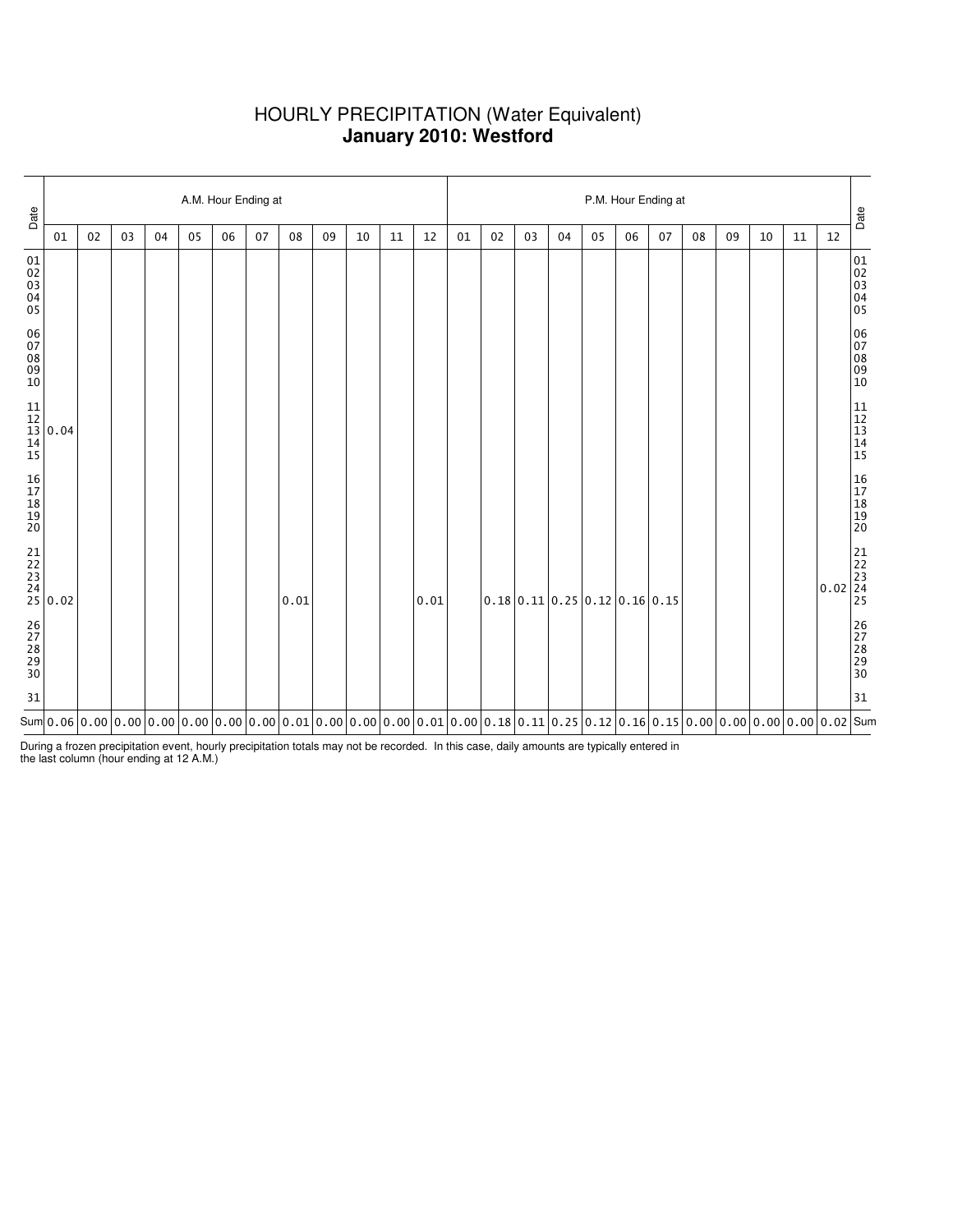# HOUR-BY-HOUR DATA **January 2010: Westford**